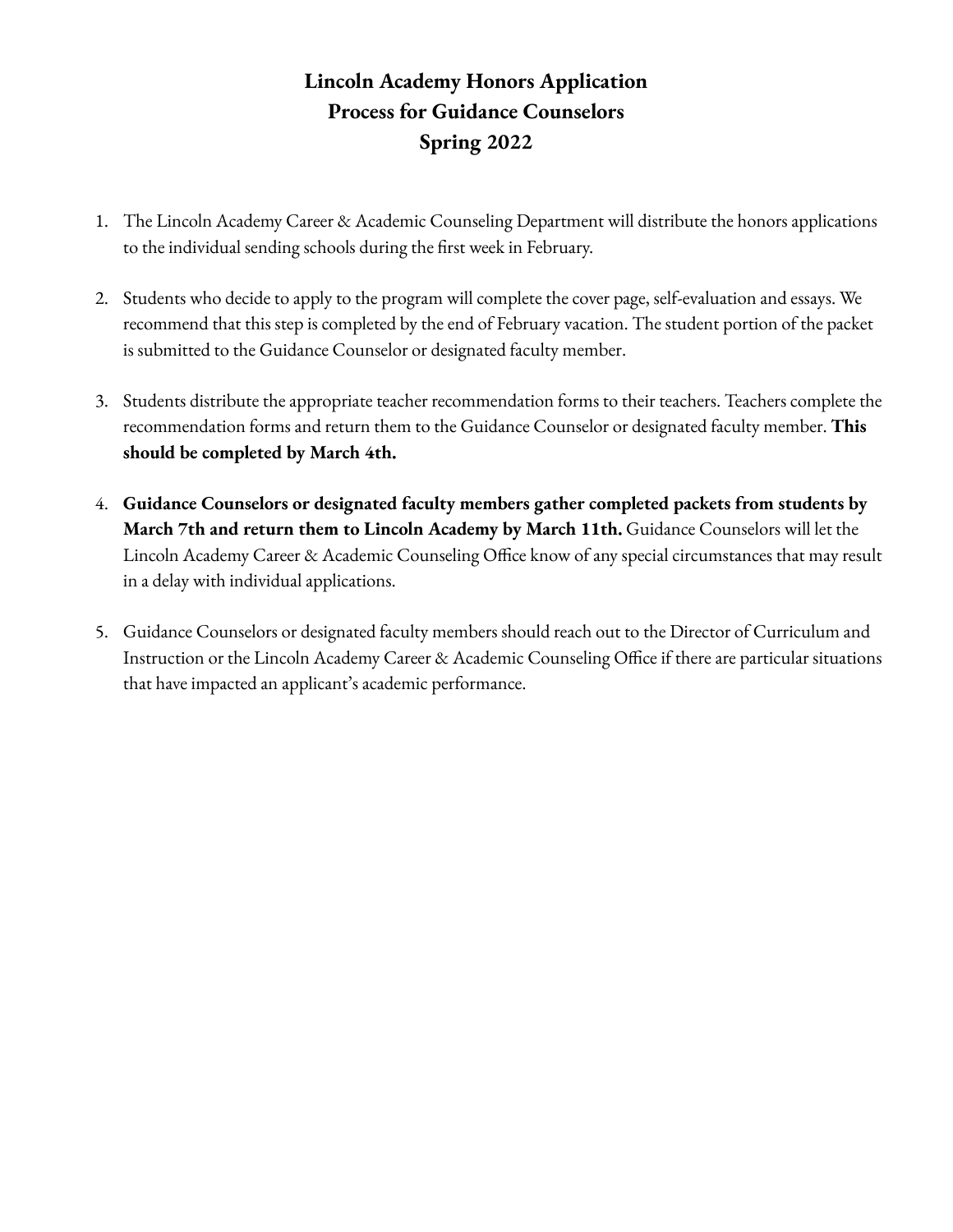# **Lincoln Academy 9th Grade Honors Application Packet**

This packet contains all the necessary information and forms to apply to take the following Honors level courses in the 9th grade:

- Honors English I
- Honors Biology
- Honors Algebra I or Honors Geometry
- World Languages: Honors Spanish I or Honors French I

#### Packet Contents:

- 1. Information about the different types of programs and entrance requirements
- 2. Application Cover Sheet
- 3. Student Self Evaluation
- 4. Application Essay Prompts
- 5. Teacher Evaluation Forms *please note that teacher evaluation forms are specific to the program(s) to which students are applying for admission*

### **This packet should be completed and submitted to your school's guidance counselor or other designee by March 4th.**

You will receive written notification about the application decisions to the address provided on your Application Cover Sheet. If you have any questions, please contact the Career & Academic Counseling Office at 563-3596, ext 2128 or email the appropriate Department Head directly.

English: Bryan Manahan [manahan@lincolnacademy.org](mailto:manahan@lincolnacademy.org) Math: Susan Levesque [levesque@lincolnacademy.org](mailto:levesque@lincolnacademy.org) Science: Betsy Grannis [grannis@lincolnacademy.org](mailto:grannis@lincolnacademy.org) World Languages: Alison Welch [welch@lincolnacademy.org](mailto:welch@lincolnacademy.org)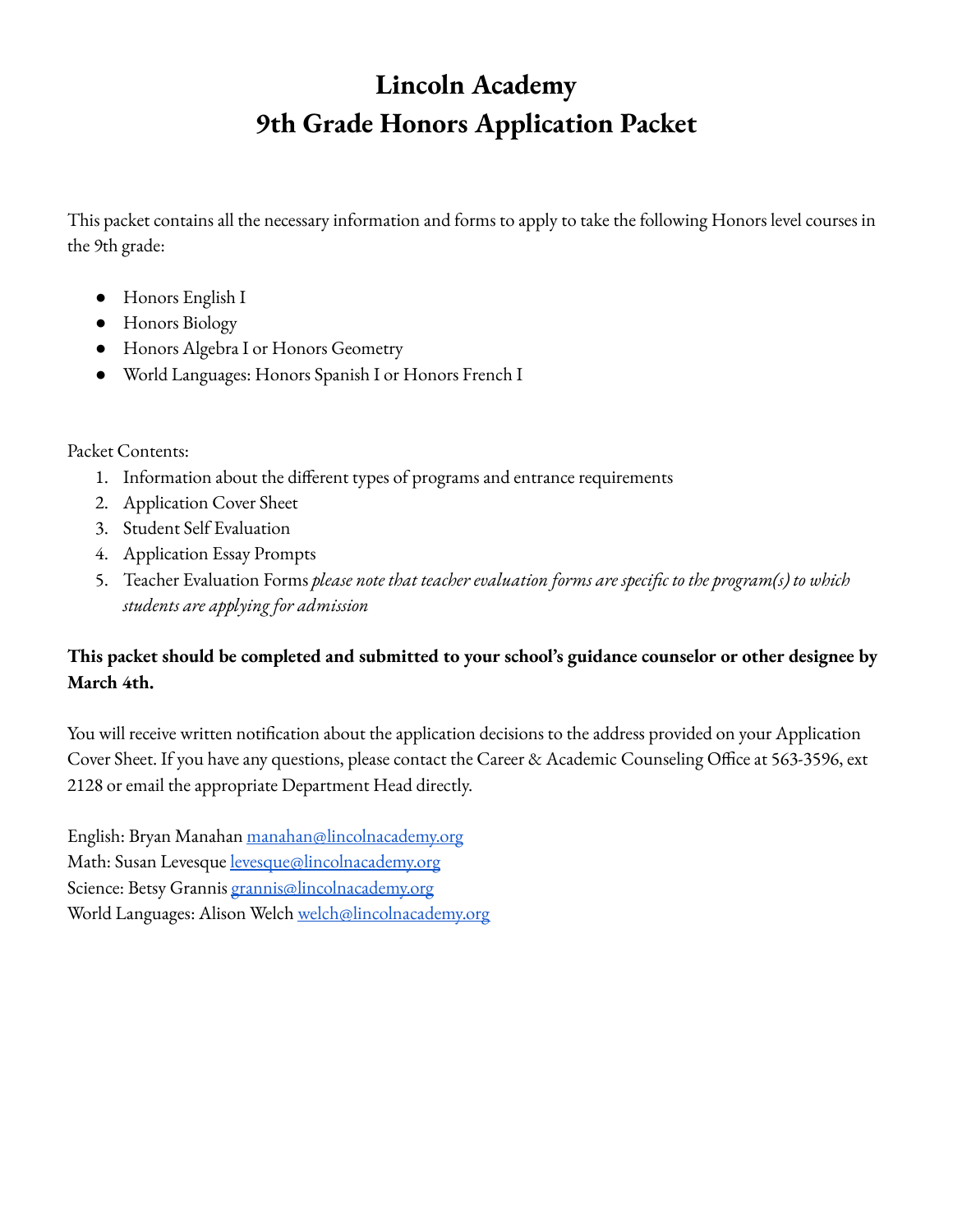# **Honors Courses and General Academic Courses What** is offered and how to choose...

Freshmen at Lincoln Academy have the opportunity to choose between honors and general level courses in several departments. The honors level courses are listed below, however, there are some broad distinctions between honors and general courses that may help you select the best courses for your educational experience. Please note, while this is a single application packet, admission to each program is determined separately. Similarly, you may choose to take as many (or as few) honors courses as you wish, selecting the areas that best meet your interests and strengths. Taking an honors class in your freshman year does not necessarily determine your courses in subsequent grades.

Honors courses typically…..

- Have a more rigorous reading level. Students are expected to not only comprehend what they read on a literal level, but also to interpret texts and construct their own meaning
- Require writing that is more persuasive and analytical
- Expect a higher level of independent work and self-advocacy from students
- Demand active participation in classroom activities
- Are graded more rigorously and have more demanding homework expectations
- Are a pathway to further honors and Advanced Placement (AP) courses

Students who are successful in honors classes typically:

- Have a genuine interest in the subject area
- Possess a dependable, independent work ethic
- Have strong teacher recommendations and standardized test scores (such as NWEA scores)
- Are willing to complete summer work in preparation for the honors courses

#### **Honors Courses offered for Freshmen at Lincoln Academy:**

Please note that more detail about these courses and their role in a 4-year progression of courses can be found in each *department's section of the Lincoln Academy Course Guide.*

#### **Honors English I**

A student interested in applying for Honors English I should meet the following criteria:

- Are proficient in all areas of 8th grade Language Arts and Reading and frequently moving beyond proficiency
- Read challenging literature with comprehension and have the desire to interpret stories beyond the literal and obvious meanings
- Have an interest in expository, analytical and persuasive writing, not just creative writing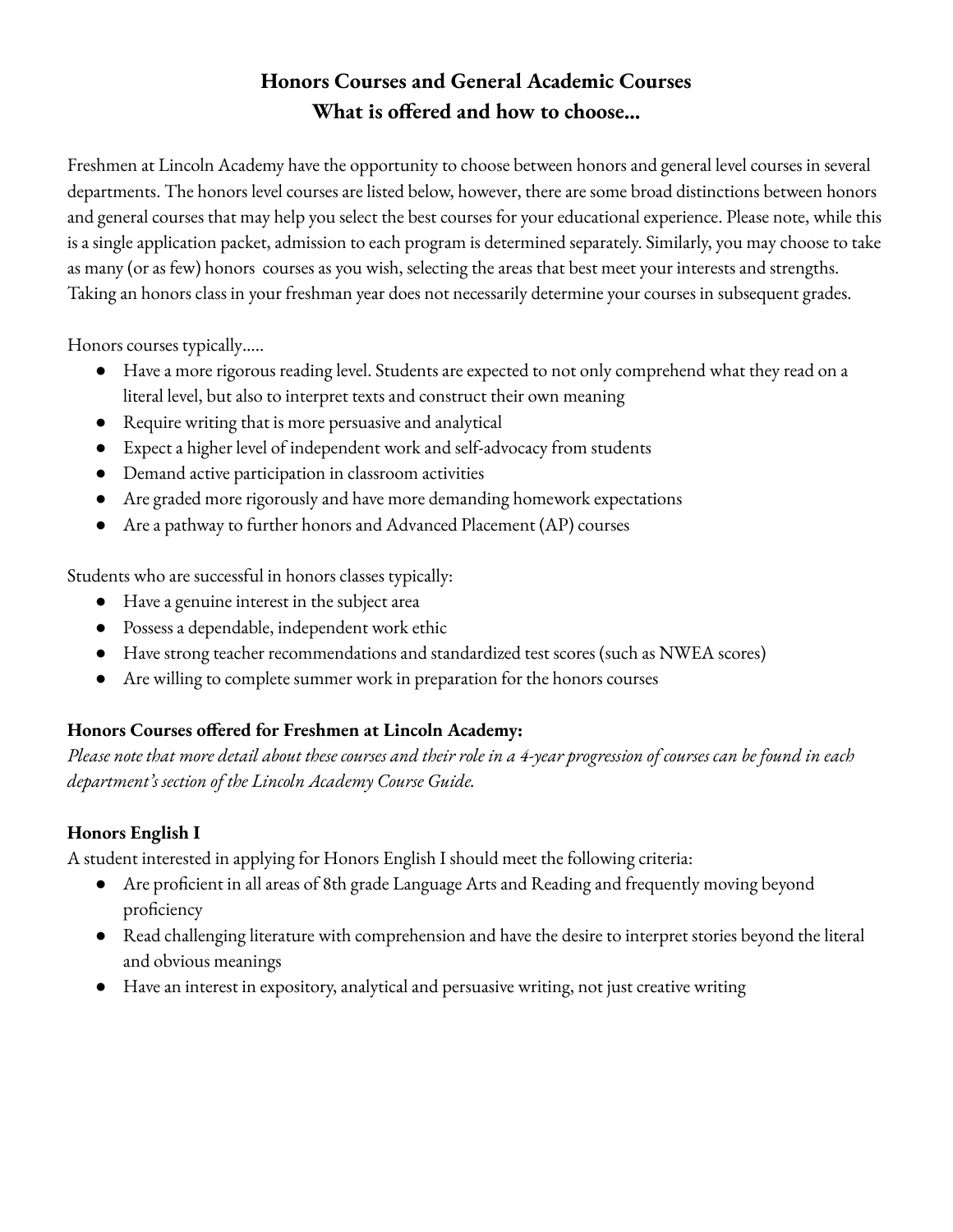### **Honors Algebra I and Honors Geometry**

Honors Math students typically excel in mathematics, possess a significant interest in math, wish to be challenged, are willing to think deeply and progress at an accelerated pace, and have a strong work ethic.

Placement into Lincoln Academy's Honors Math Program requires completion of the Honors Math Placement Exam. The exam will be administered at Lincoln Academy on Thursday, June 2, 2022, from 3:30 - 4:40 pm and again on Saturday, June 4, 2022, from 10:00 - 11:10 am (please select one date on the Cover Sheet).

Most of the questions on the placement test are from 8th-grade standards (or pre-algebra). The placement test also has questions from high school algebra 1 standards such as operations with polynomials and radical expressions as well as exponential, quadratic and radical functions and equations. Students who demonstrate proficiency in the 8th grade standards are candidates for honors algebra 1 while students who demonstrate proficiency in algebra 1 are candidates for honors geometry.

Past history has shown that students with NWEA scores of 250 or higher tend to have success in Lincoln Academy's Honors Math Program. Students who have completed a full year of algebra 1, including linear, quadratic, exponential, and rational functions, and operations with polynomials, and radicals tend to have success in Honors Geometry.

### **Honors Biology**

The Honors Science Program is designed for students who have a significant interest in and excel in math and science. The curriculum is designed to prepare these students to take AP level science classes by their junior and senior year. Acceptance to the Honors Science Program is made independently from the Math program and is primarily based on the recommendation of the 8th grade Science teacher as well as the student essay and self-evaluation.

### **Honors Spanish I and Honors French I**

The Honors World Language Program assumes that **you have no prior knowledge of Spanish or French**. Rather, your choice should be based on your desire to challenge yourself and your interest in the language and culture. The course will cover the Level I World Language syllabi at a more accelerated pace. More complex reading, listening, speaking, and writing activities will be included.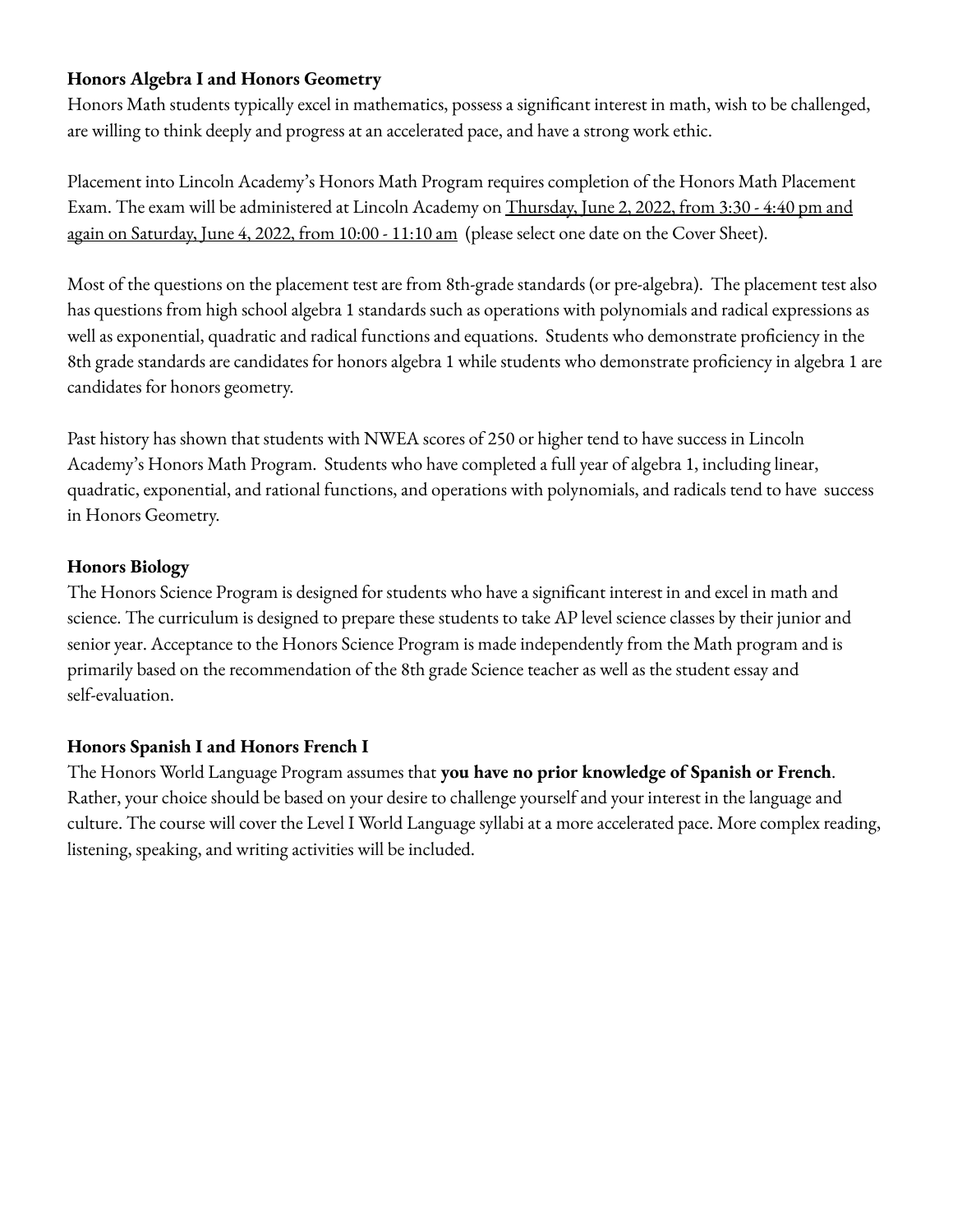# **Lincoln Academy 9th Grade Honors Application Cover Sheet (Please type or write clearly in pen.)**

| Student Name:            |  |
|--------------------------|--|
| Sending School:          |  |
| Parent/Guardian Names    |  |
| Home Mailing Address     |  |
| Parent Email Address(es) |  |
| Home Phone Number        |  |

Please Check the Honors Programs you wish to apply for:

| <b>Honors Program</b>                                                                                                                                                                                                                           | Current Teacher in this Discipline (this will be<br>the teacher who completes your recommendation) |
|-------------------------------------------------------------------------------------------------------------------------------------------------------------------------------------------------------------------------------------------------|----------------------------------------------------------------------------------------------------|
| Honors English I                                                                                                                                                                                                                                |                                                                                                    |
| Honors Algebra I<br>Honors Geometry<br>Please indicate which date you are planning on taking the Math<br>Placement Exam. You may change dates later if necessary.<br>_____ Thursday, June 2nd, 3:30-4:40pm<br>Saturday, June 4th, 10:00-11:10am |                                                                                                    |
| Honors Biology                                                                                                                                                                                                                                  |                                                                                                    |
| Honors Spanish I<br>Honors French I<br>Please indicate below if you have prior experience<br>learning/speaking a World Language. Please list the language:                                                                                      | A language arts teacher should complete this form.                                                 |

Student Signature \_\_\_\_\_\_\_\_\_\_\_\_\_\_\_\_\_\_\_\_\_\_\_\_\_\_\_\_\_\_\_\_\_\_\_\_\_\_\_\_\_\_ Date \_\_\_\_\_\_\_\_\_\_\_\_\_\_\_

Parent /Guardian Signature \_\_\_\_\_\_\_\_\_\_\_\_\_\_\_\_\_\_\_\_\_\_\_\_\_\_\_\_\_\_\_\_\_\_\_ Date \_\_\_\_\_\_\_\_\_\_\_\_\_\_\_

*By completing this information you are acknowledging and agreeing to the admissions process and program expectations and giving permission for your child to enter the selected Honors Programs if admitted.*

*Parents: please feel free to add any comments, questions, or concerns to this packet.*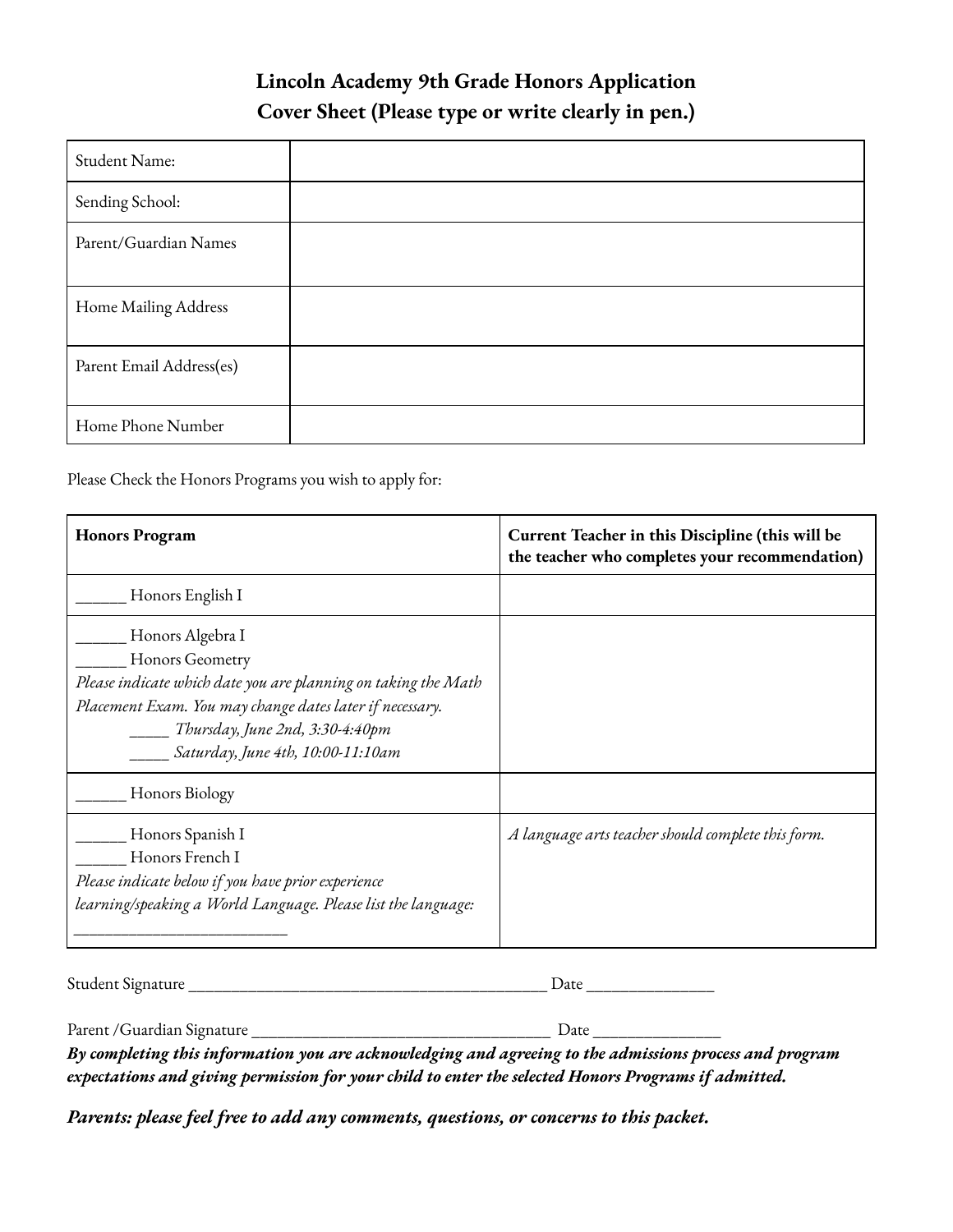# **Lincoln Academy 9th Grade Honors Application Packet Student Self-Evaluation and Essays**

Student Name\_\_\_\_\_\_\_\_\_\_\_\_\_\_\_\_\_\_\_\_\_\_\_\_\_\_\_\_\_\_\_

Please rate yourself on the following characteristics on a scale of 1 (low) to 5 (high).

| Characteristic                                  | Comments            |
|-------------------------------------------------|---------------------|
| Self-motivation                                 | $1 \t2 \t3 \t4 \t5$ |
| Willingness to seek extra help outside of class | $1 \t2 \t3 \t4 \t5$ |
| Completing assignments on time                  | $1 \t2 \t3 \t4 \t5$ |
| Quality of completed work                       | $1 \t2 \t3 \t4 \t5$ |
| Organization                                    | $1 \t2 \t3 \t4 \t5$ |
| Persistence in the face of challenges           | 2345                |

Program Specific Ratings (Please only complete the self evaluation for the specific programs you are applying to.)

#### **English**

| Characteristic                                                                    | Comments            |
|-----------------------------------------------------------------------------------|---------------------|
| Competent skills in grammar and mechanics                                         | $1 \t2 \t3 \t4 \t5$ |
| Enthusiasm for reading more challenging texts                                     | $1 \t2 \t3 \t4 \t5$ |
| Ability to collaborate with others                                                | $1 \t2 \t3 \t4 \t5$ |
| Willingness to improve the quality of your<br>writing through the writing process | $1 \t2 \t3 \t4 \t5$ |

#### **Math**

| Characteristic                                                               | Comments            |
|------------------------------------------------------------------------------|---------------------|
| Problem Solving Ability                                                      | $1 \t2 \t3 \t4 \t5$ |
| Fluency with adding, subtracting, multiplying<br>and dividing fractions      | $1 \t2 \t3 \t4 \t5$ |
| Fluency with adding, subtracting, multiplying<br>and dividing signed numbers | $1 \t2 \t3 \t4 \t5$ |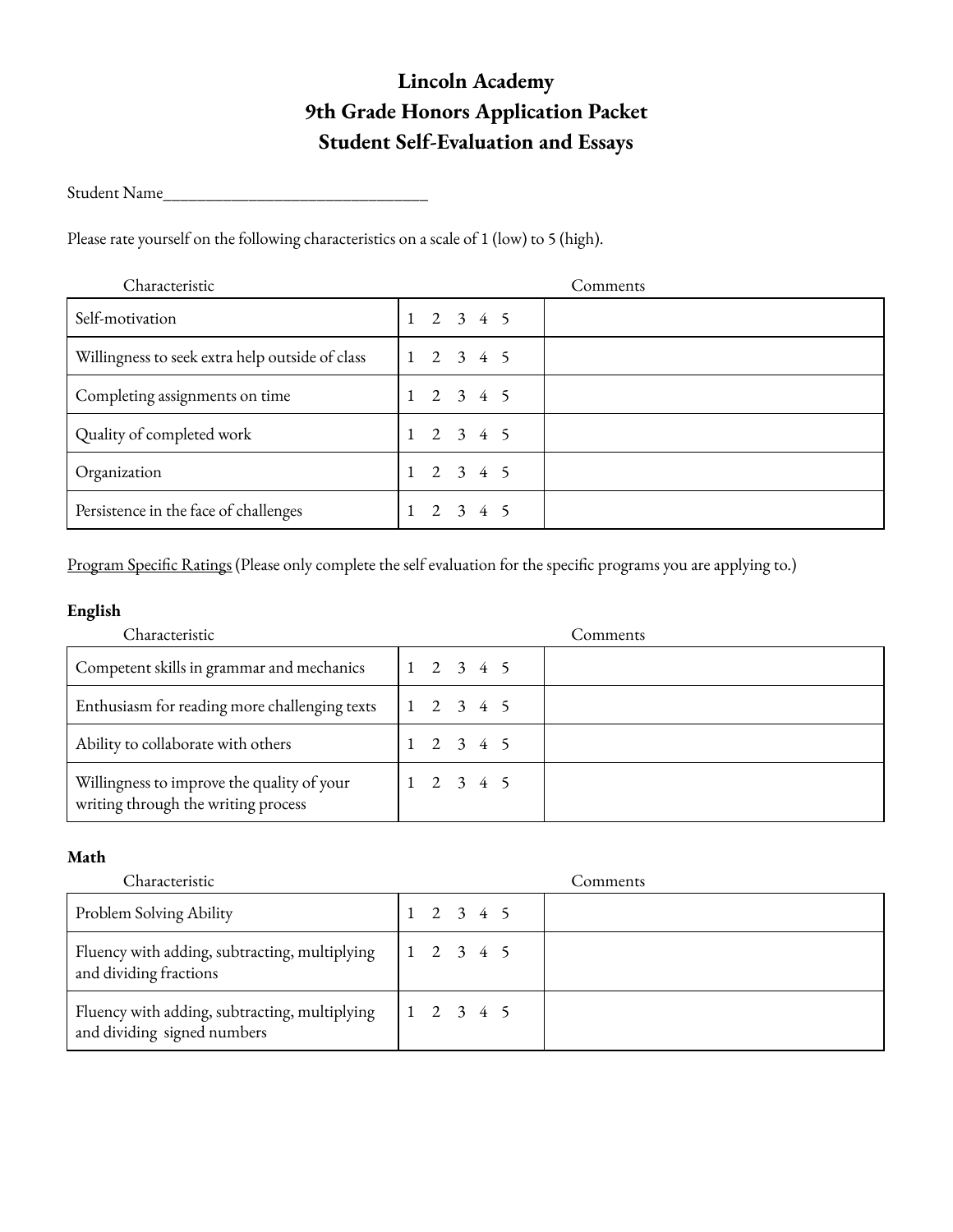# **Lincoln Academy 9th Grade Honors Application Packet Student Self-Evaluation and Essay Continued….**

Student Name

#### **Student Essay**

Please answer the question below. This essay should be a persuasive essay written in one sitting, with independent editing. You are not expected to complete outside research. Your response should demonstrate both your writing abilities, and your thinking. Readers will be looking at organization, the ability to express yourself clearly, and your ability to support your argument with examples. You may attach pages or write your responses directly on this sheet. Please type *your response or write clearly in pen.*

Choose an issue of local, state or national importance and take a position on what should be done to address this issue. You should make an argument and support it with examples.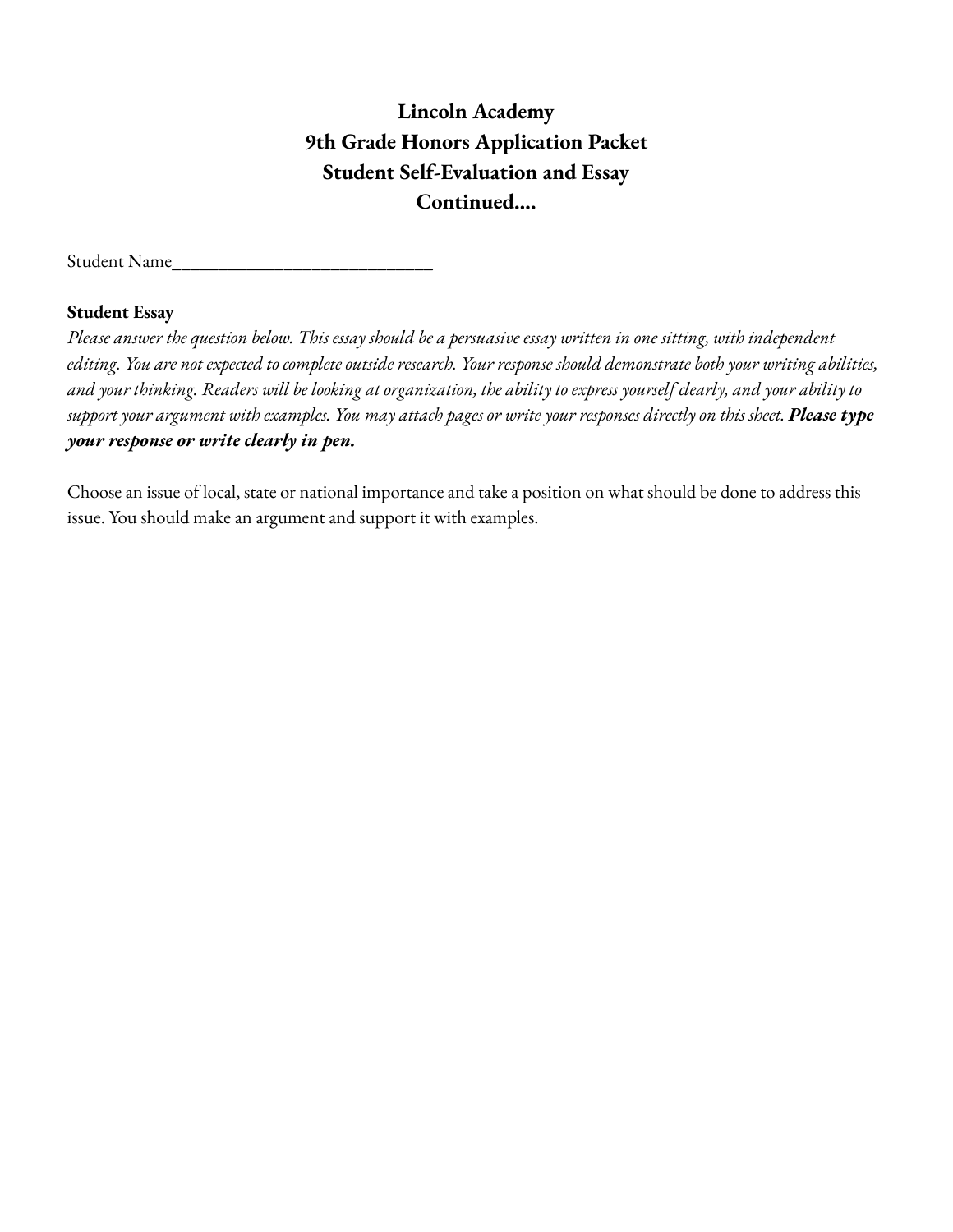# **Honors Math Program Math Teacher Evaluation**

| Student:                                                                                                               | Sending School: |                |
|------------------------------------------------------------------------------------------------------------------------|-----------------|----------------|
| Current Math Teacher:                                                                                                  |                 | Grade in Math: |
| NWEA Score (or other standardized test score):                                                                         | Test Date:      |                |
| This student will take a math placement test in the spring. Are there any accommodations or concerns that we should be |                 |                |

*aware of in regards to test-taking?*

- 1. Please briefly describe this student's 8th grade math class. For example, what text/curriculum is used, is it a regular pace or accelerated pace class, etc.
- 2. In a few sentences, please comment on the student's academic performance in your class.

Please rate this student on the following characteristics on a scale of 1 (low) to 5 (high).

| Characteristic                                                                | Comments                                          |
|-------------------------------------------------------------------------------|---------------------------------------------------|
| Self-motivation to attempt challenging problems                               | $1 \t2 \t3 \t4 \t5$                               |
| Problem-solving ability                                                       | $2 \t3 \t4 \t5$<br>$\mathbf{1}$                   |
| Fluency with adding, subtracting, multiplying, and<br>dividing fractions      | 2 3 4 5<br>$\mathbf{1}$                           |
| Fluency with adding, subtracting, multiplying, and<br>dividing signed numbers | $2 \t3 \t4 \t5$<br>$\mathbf{1}$                   |
| Persistence and Work Ethic                                                    | 2 3 4 5                                           |
| Organization                                                                  | $2 \t3 \t4 \t5$                                   |
| Willingness to seek extra help outside of class                               | $2 \t3 \t4 \t5$                                   |
| Consistent preparation for class                                              | 3 4 5<br>2                                        |
| Responsible for making up work after an absence                               | $\mathcal{D}_{\mathcal{L}}$<br>$\mathcal{E}$<br>4 |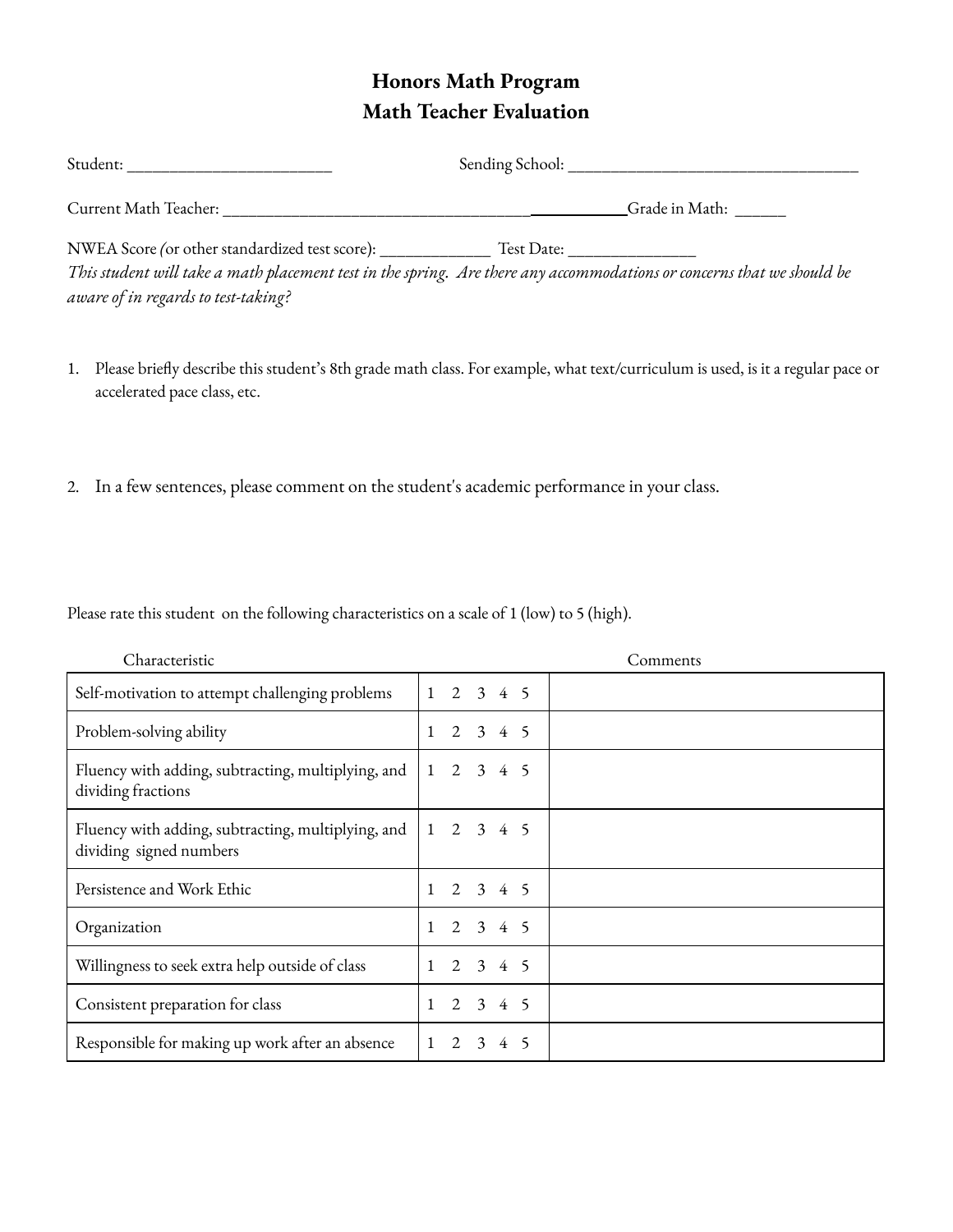# *Honor***s S***cience Program Science Teacher Evaluation*

Student: \_\_\_\_\_\_\_\_\_\_\_\_\_\_\_\_\_\_\_\_\_\_\_\_

Sending School: \_\_\_\_\_\_\_\_\_\_\_\_\_\_\_\_\_\_\_\_\_\_\_\_\_\_\_\_\_\_\_\_\_\_

Current Science Teacher: \_\_\_\_\_\_\_\_\_\_\_\_\_\_\_\_\_\_\_\_\_\_\_\_\_\_\_\_\_\_\_\_\_\_\_\_

Grade in Science: \_\_\_\_\_\_

This student is applying to the honors science program at Lincoln Academy. In a few sentences, please comment on *the student's academic performance in your class.*

Please rate the student on the following characteristics on a scale of 1 (low) to 5 (high).

| Characteristic                  |                     | Comments |
|---------------------------------|---------------------|----------|
| <b>Interest in Science</b>      | $1 \t2 \t3 \t4 \t5$ |          |
| Problem Solving Ability         | 2<br>3 4 5          |          |
| Completing assignments on time  | $2 \t3 \t4 \t5$     |          |
| Quality of completed work       | $1 \t2 \t3 \t4 \t5$ |          |
| Organization                    | $2 \t3 \t4 \t5$     |          |
| Ability to deal with challenges | $2 \t3 \t4 \t5$     |          |

*Is there anything else we should know?*